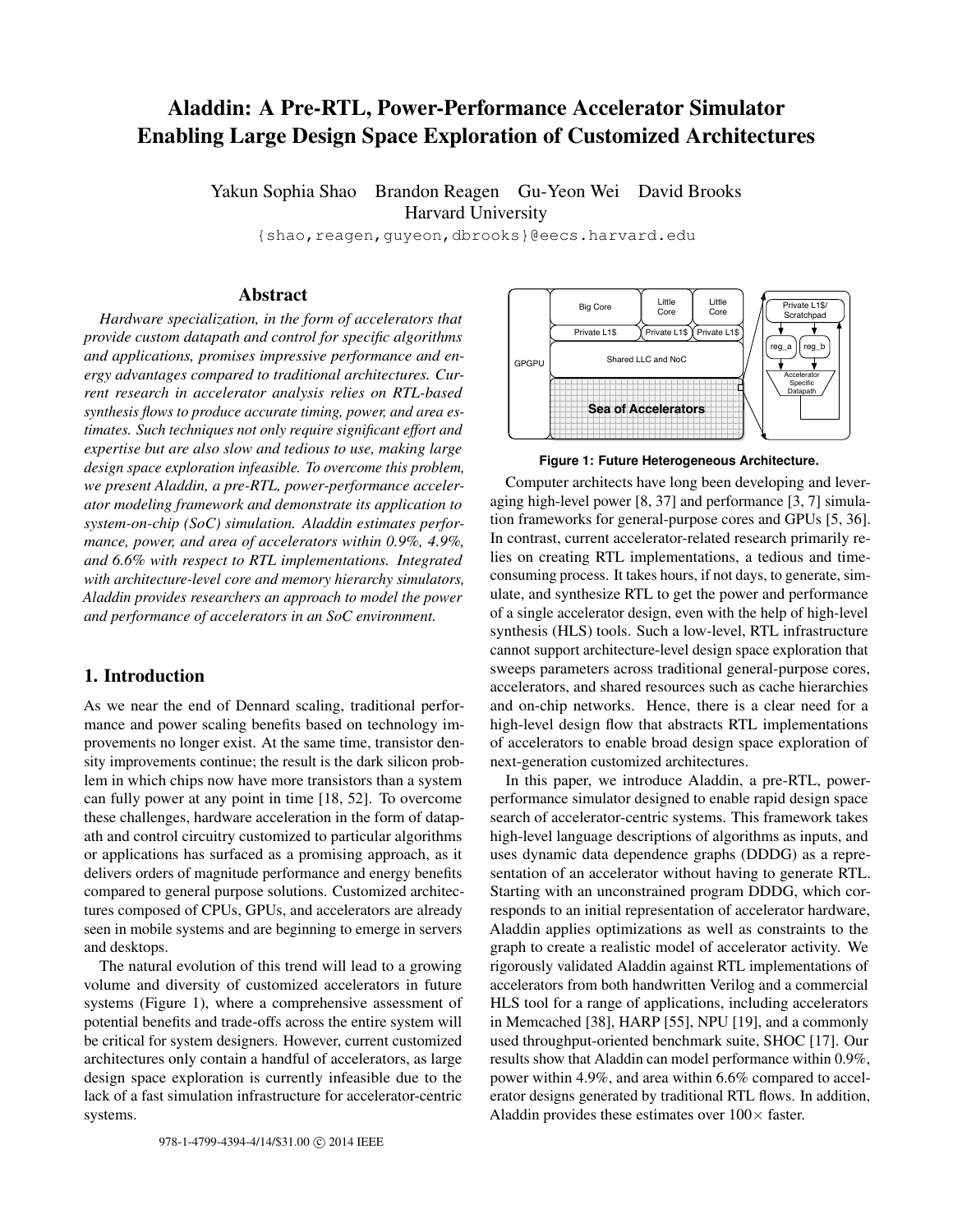

**Figure 2: GEMM design space w/ and w/o memory hierarchy.**

Aladdin captures accelerator design trade-offs, enabling new architectural research directions in heterogeneous systems composed of accelerators, general-purpose cores, and the shared memory hierarchy seen in today's mobile SoCs and for future customized architectures; we demonstrate this capability by integrating Aladdin with a full cache hierarchy model and DRAMSim2 [46]. Such infrastructure allows users to explore customized and shared memory hierarchies for accelerators in a heterogeneous environment. In a case study with the GEMM benchmark, Aladdin uncovers significant, high-level, design trade-offs by evaluating a broader design space of the entire system. Such analysis results in more than  $3\times$  performance improvements compared to the conventional approach of designing accelerators in isolation.

# 2. Background and Motivation

Hardware acceleration exists in many forms, such as analog accelerators [6, 50], static [13, 19, 28, 38, 43, 52, 55] and dynamic datapath accelerators [14, 25, 27], and programmable accelerators, such as GPUs and DSPs. In this work, we focus on static datapath accelerators. Here we discuss the design flow, design space, and state-of-the-art research infrastructure of datapath accelerators, all in order to illustrate the challenges associated with current accelerator research and why a tool like Aladdin opens up new research opportunities for architects.

## 2.1. Accelerator Design Flow

The current accelerator design flow requires multiple CAD tools, which is inherently tedious and time-consuming. It starts with a high-level description of an algorithm, then designers either manually implement the algorithm in RTL or use HLS tools, such as Xilinx's Vivado HLS [2], to compile the high-level implementation (e.g.,  $C/C++$ ) to RTL. It takes significant effort to write RTL manually, the quality of which highly depends on designers' expertise. Although HLS tools offer opportunities to automatically generate the RTL imple-

|                    | Novel Accelerator Design                                                                   | Accelerator<br>Datapath<br>Trade-offs     | Heterogeneous<br>$S_0C$<br>Trade-offs |
|--------------------|--------------------------------------------------------------------------------------------|-------------------------------------------|---------------------------------------|
| handwritten<br>RTL | Buffer-int-Cache [20],<br>Memcached [35, 38],<br>Sonic Millip3De [47],<br><b>HARP</b> [55] | Inadequate                                | Inadequate                            |
| HL S               | LINOits $[12]$ ,<br>Convolution Engine [43],<br><b>Conservation Cores</b> [52]             | Cong $[16]$ ,<br>Liu [40],<br>Reagen [45] | Inadequate                            |

**Table 1: Accelerator Research Infrastructure**

mentation, extensively tuning C-code is still necessary to meet design requirements. After generating RTL, designers must use commercial CAD tools, such as Synopsys's Design Compiler and Mentor Graphics' ModelSim, to estimate power and cycle counts.

In contrast, Aladdin takes unmodified, high-level language descriptions of algorithms, to generate a DDDG representation of accelerators, which accurately models the cycle-level power, performance, and area of realistic accelerator designs. As a pre-RTL simulator, Aladdin is orders of magnitude faster than existing CAD flows.

#### 2.2. Accelerator Design Space

Despite the application-specific nature of accelerators, the accelerator design space is large given a range of architectureand circuit-level alternatives. Figure 2 illustrates a large powerperformance design space of accelerator design points for the GEMM workload from the SHOC benchmark suite. The square points were generated from a commercial HLS flow sweeping datapath parameters, including loop-iteration parallelism, pipelining, array partitioning, and clock frequency. However, HLS flows generally provision a fixed latency for all memory accesses, implicitly assuming local scratchpad memory fed by DMA controllers.

Such simple designs are not well suited for capturing data locality or interactions with complex memory hierarchies. The circle points in Figure 2 were generated by Aladdin integrated with a full cache hierarchy model and DRAMSim2, sweeping not only datapath parameters but also memory parameters. By doing so, Aladdin exposes a rich design space that incorporates the realistic memory penalties in terms of time and power, impractical with existing HLS tools alone. Section 5 further demonstrates the importance of accelerator datapath and memory co-design using Aladdin.

#### 2.3. State-of-the-art Accelerator Research Infrastructure

The ITRS predicts hundreds to thousands of customized accelerators by 2022 [1]. However, state-of-the-art accelerator research projects still only contain a handful of accelerators because of the cumbersome design flow that inhibits computer architects from evaluating large accelerator-centric systems. Table 1 categorizes accelerator-related research projects in the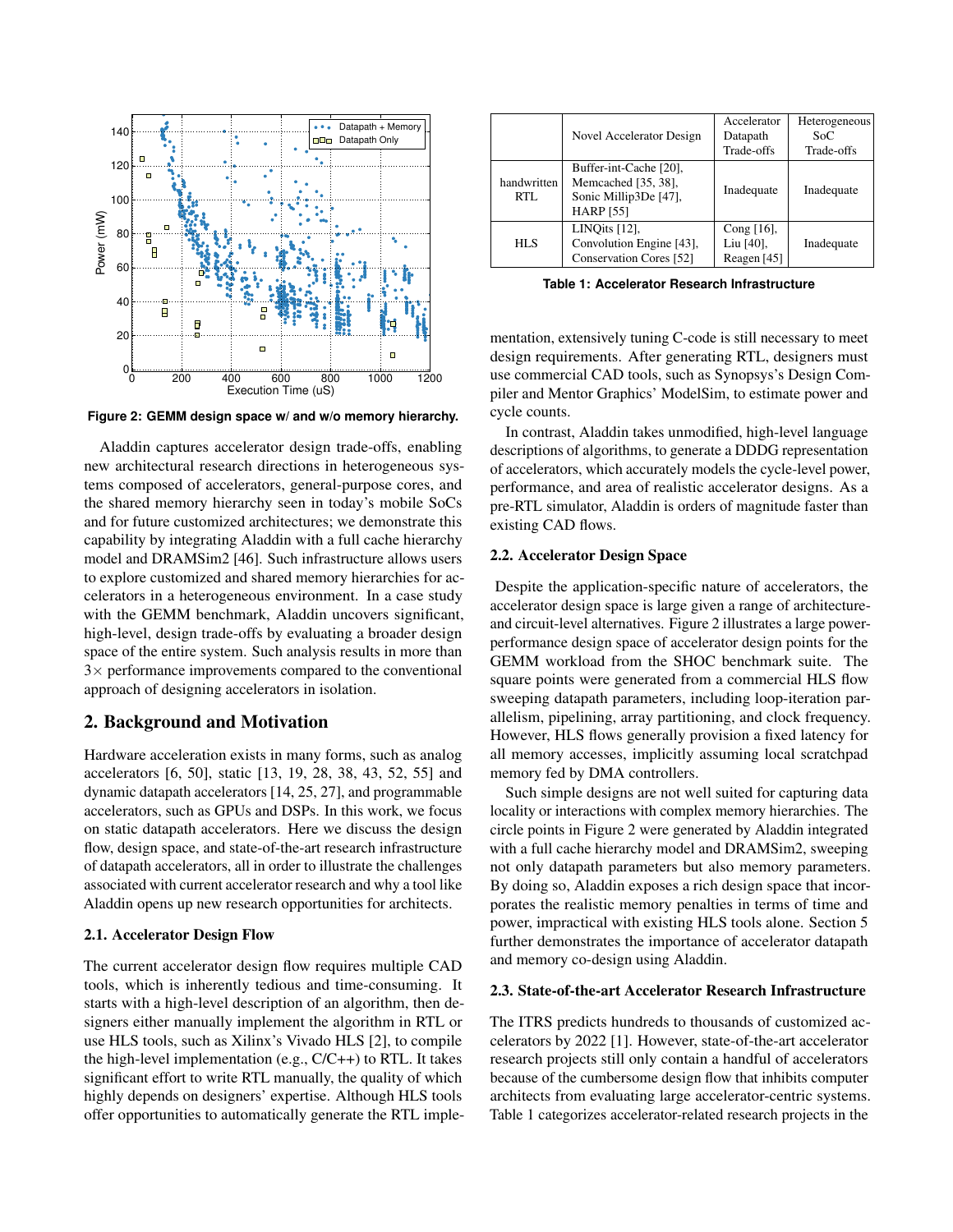

**Figure 3: The Aladdin Framework Overview.**

computer architecture community over the past 5 years based on the means of implementation (handwritten RTL vs. HLS tools) and the scope of possible design exploration.

We see that researchers have been able to propose novel implementations of accelerators for a wide range of applications, either writing RTL directly or using HLS tools despite the time-consuming process. With the help of the HLS flow, we have begun to see studies evaluating design trade-offs in accelerator datapaths, which is otherwise impractical using handwritten RTL. However, as discussed in Section 2.2, HLS tools cannot easily navigate large design spaces of customized architectures. This inadequacy in infrastructure has confined the exploratory scope of accelerator research.

# 2.4. Contributions

In summary, this work makes the following contributions:

- 1. We present Aladdin, a pre-RTL, power-performance simulator for fixed-function accelerators using dynamic data dependence graphs (Section 3).
- 2. We perform rigorous validation of Aladdin against handwritten RTL implementations and a commercial HLS design flow. We show that Aladdin can model the behavior of recently published accelerators [38, 55, 19] and typical accelerator kernels [17] (Section 4).
- 3. We demonstrate a large design space exploration of customized architectures, enabled by Aladdin, identifies highlevel accelerator design trade-offs (Section 5).

# 3. The Aladdin Framework

#### 3.1. Modeling Methodology

The foundation of the Aladdin infrastructure is the use of dynamic data dependence graphs (DDDG) to represent accelerators. A DDDG is a directed, acyclic graph, where nodes represent computation and edges represent dynamic data dependences between nodes. The dataflow nature of hardware accelerators makes the DDDG a good candidate to model their behavior. Figure 3 illustrates the overall structure of Aladdin, starting from a C description of an algorithm and passing through an *optimization* phase, described in Section 3.2, where the DDDG is constructed and optimized to derive an idealized representation of the algorithm. The idealized DDDG then passes to a *realization* phase, discussed in Section 3.3, that restricts the DDDG by applying realistic program dependences and resource constraints. User-defined configurations allow wide design space exploration of accelerator implementations. The outcome of these two phases is a pre-RTL, power-performance model for accelerators.

Aladdin uses a DDDG to represent program behaviors so that it can take arbitrary C code descriptions of an algorithm without any modifications—to expose algorithmic parallelism. This fundamental feature allows users to rapidly investigate different algorithms and accelerator implementations. Due to its optimistic nature, dynamic analysis has been previously deployed in parallelism research exploring the limits of ILP [4, 22, 44, 53] and recent modeling frameworks for multicore processors [24, 31]. These studies sought to quickly measure the upper bound of performance achievable on an ideal parallel machine [33]. Our work has two main distinctions from these efforts. First, previous efforts model traditional Von Neumann machines where instructions are fetched, decoded, and executed on a fixed, but programmable architecture. In contrast, Aladdin models a vast palette of different accelerator implementation alternatives for the DDDG; the optimization phase incorporates typical hardware optimizations, such as removing memory operations via customized storage inside the datapath and reducing the bitwidth of functional units. The second distinction is that Aladdin provides a realistic powerperformance model of accelerators across a range of design alternatives during its realization phase, unlike previous work that offered an upper-bound performance estimate.

In contrast to dynamic approaches, parallelizing compilers and HLS tools use program dependence graphs (PDG) [15, 23] that statically capture both control and data dependences [21, 26]. Static analysis is inherently conservative in its dependence analysis, because it is used for generating code and hardware that works in all circumstances and is built without run-time information. A classic example of this conservatism is the enforcement of false dependences that restrict algorithmic parallelism. For instance, programmers often use pointers to navigate arrays, and disambiguating these memory references is a challenge for HLS tools. Such situations frequently lead to designs that are more sequential compared to what a human RTL programmer would develop. Therefore, although HLS tools offer the opportunity to automatically generate RTL, designers still need to extensively tune their C code to expose parallelism explicitly (Section 4). Thus, *Aladdin is different from HLS tools*; Aladdin is simply a realistic, accurate representation of accelerators, whereas HLS is burdened with generating actual, correct hardware.

This section describes details of the optimization phase (Section 3.2) and realization phase (Section 3.3) of Aladdin. We then discuss how to integrate Aladdin with memory systems (Section 3.4) and limitations of the approach (Section 3.5).

#### 3.2. Optimization Phase

The optimization phase forms an idealized DDDG that only represents the fundamental dependences of the algorithm. An idealized DDDG for accelerators must satisfy three requirements: (a) only express necessary computation and memory accesses, (b) only capture true read-after-write dependences, and (c) remove unnecessary dependences in the context of cus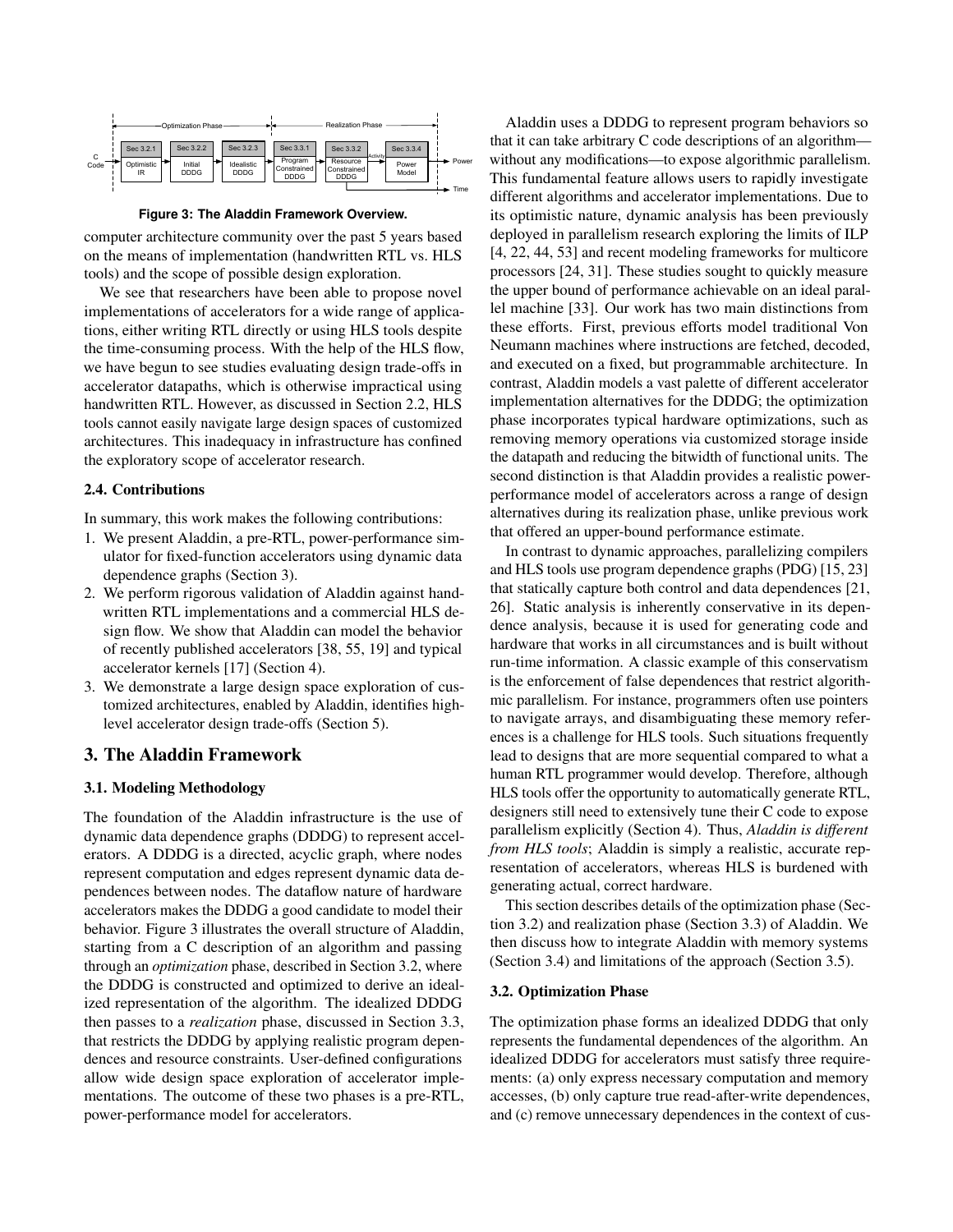tomized accelerators. This section describes how Aladdin's optimization phase addresses these requirements.

3.2.1. Optimistic IR Aladdin builds the DDDG from a dynamic instruction trace, where the choice of the ISA significantly impacts the complexity and granularity of the nodes in the graph. In fact, a trace using a machine-specific ISA contains instructions that are not part of the program but produced due to the artifacts of the ISA [49], *e.g.*, register spills. To avoid such artifacts, Aladdin uses a high-level, machineindependent intermediate representation (IR) provided by the ILDJIT compiler [10]. ILDJIT IR is optimistic because it allows an unlimited number of registers, eliminating additional instructions generated due to stack overheads and register spilling. The IR contains 80 opcodes ranging from simple primitives, *e.g.*, add and multiply, to complex operators, *e.g.*, sine and square root, so that we can easily detect the functional units needed based on the program's IR trace and model them using pre-characterized hardware. We use a customized interpreter for the ILDJIT IR to emit fully-optimized IR instructions in a trace file. The trace includes dynamic instruction information such as opcodes, register IDs, parameter data types, and parameter data values. We also profile the dynamic addresses of memory operations.

3.2.2. Initial DDDG Aladdin analyzes both register and memory dependences based on the IR trace. Only true read-afterwrite data dependences are respected in the initial DDDG construction. This DDDG is optimistic enough for the purpose of ILP limit studies but is missing several characteristics of hardware accelerators; the next section discusses how Aladdin idealizes the DDDG further.

3.2.3. Idealized DDDG Hardware accelerators have considerable flexibility to customize datapaths for application-specific features, which is not modeled in the initial DDDG. Such customization can change the attributes of the datapath, as in the case of bitwidth reduction where functional units can be tuned to the value range of the problem. Aladdin also removes operations that are not required for hardware implementations. For example, to reduce memory bandwidth, small, frequently accessed arrays, such as filters, can be stored directly in registers inside the datapath instead of in external memory. Cost models are used to automatically perform all of these transformations.

We categorize our optimizations into node-level, loop-level, and memory-level transformations to produce an idealized DDDG representation.

Node-Level Optimization. In addition to bitwidth analysis, we also model other node-level optimizations, such as strength reduction and tree-height reduction, by changing the nodes' attributes and performing standard graph transformations [29].

Loop-Level Optimization. The initial DDDG captures the true dependences between successive iterations of the loop index variables, which means each index variable can only be incremented once per cycle. Such dependence constraints do not apply to hardware accelerators or parallel processors since it is entirely possible that they can initiate multiple iterations of

| Parameters          | Example Range           |
|---------------------|-------------------------|
| Loop Rolling Factor | [1::2::Trip count]      |
| Clock Period (ns)   | [1::2::16]              |
| FU latency          | Single-Cycle, Pipelined |
| <b>Memory Ports</b> | [1::2::64]              |

**Table 2: Realization Phase User-Defined Parameters,** *i***::***j***::***k* **denotes a set of values from** *i* **to** *k* **by a stepping factor** *j***.**

a loop simultaneously [51]. Aladdin removes all dependences between loop index variables, including basic and derived induction variables, to expose loop parallelism.

Memory Optimization. The goal is to remove unnecessary load/store operations. In addition to the memory-to-register conversion example described above, Aladdin also performs store-load forwarding inside the DDDG, which eliminates load operations by buffering data in internal registers within hardware accelerators. This is different from store-load forwarding in general-purpose CPUs, where the load operation must still be executed [48].

Extensibility Hardware design is open-ended, and Aladdin can be extended to incorporate other accelerator-specific optimizations, analogous to adding new microarchitectural structures to CPU simulators. We demonstrate this extensibility by considering CAM hardware to optimize data matching. A CAM is an example of a custom circuit structure that is often used to accelerate hash tables in network routers and datatype specific accelerators [56]. Unlike software, CAMs can automatically compare a key against all of the entries in one cycle. On the other hand, large CAMs are power hungry, resulting in an energy trade-off when hash tables reach a certain size. Aladdin incorporates CAMs into its customization strategy by automatically replacing software-managed hash tables with CAM. Aladdin can detect a linear search for a key by looking for chained sequential memory look-ups and comparison. Section 4.2.2 demonstrates an example with a Memcached accelerator in which CAMs are used as a victim cache to a regular hash table during hash conflicts [38].

#### 3.3. Realization Phase

The realization phase uses program and resource parameters, defined by users, to constrain the idealized DDDG generated in the optimization phase.

3.3.1. Program-Constrained DDDG The idealized DDDG optimistically assumes that hardware designers can eliminate all control and false data dependences at design time. Aladdin's realization phase models actual control and memory dependences to create the program-constrained DDDG.

Control Dependence. The idealized DDDG does not include control dependences, assuming that branch outcomes can be known in advance and operations can start before branches are resolved, which is unrealistic even for hardware accelerators. The costs and benefits of control flow speculation for accelerators have not been extensively studied yet,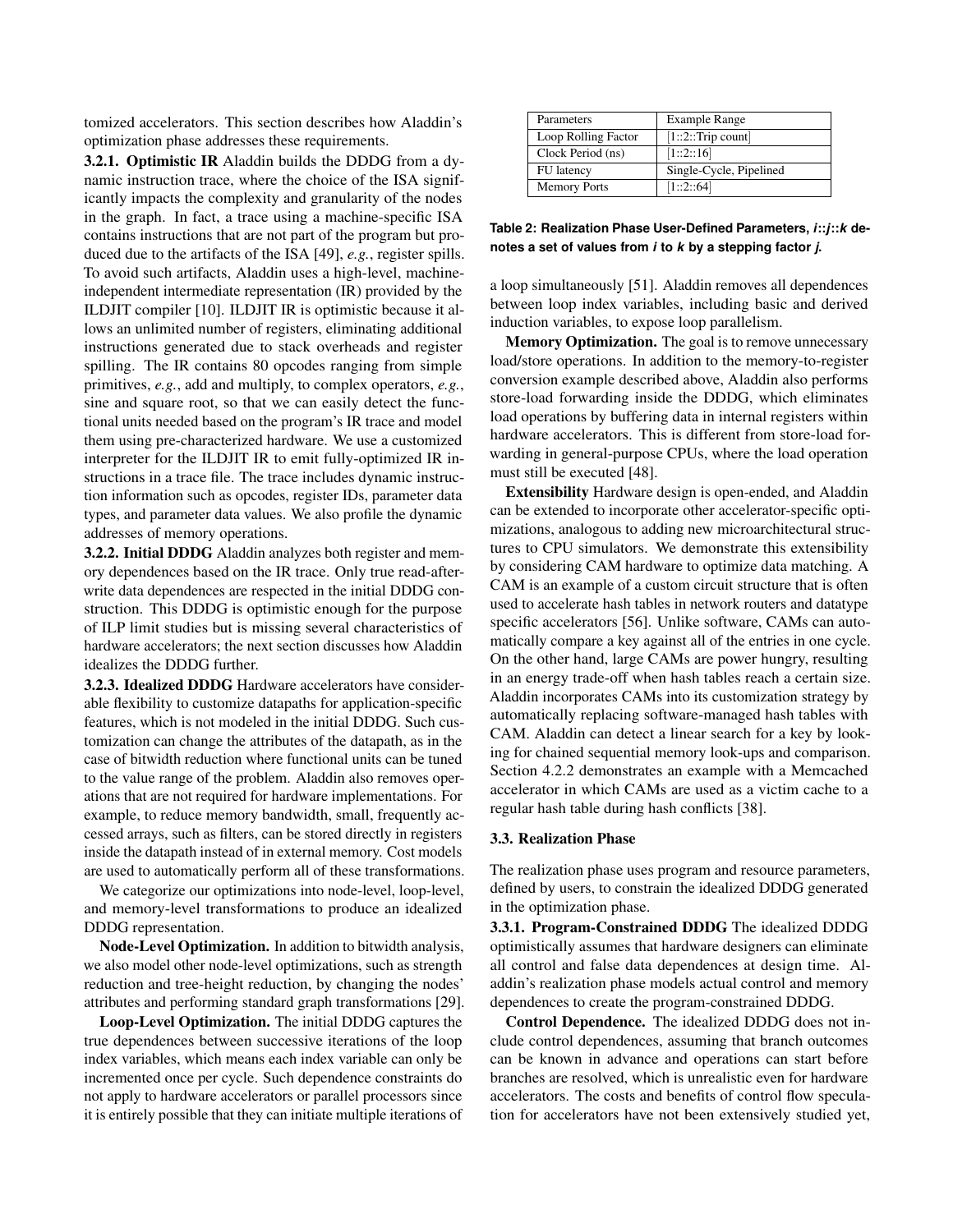

**Figure 4: C, IR, Resource Constrained DDDG, and Activity.**

and one solution to minimize control dependences relies on predicated execution to simultaneously execute both taken and not taken paths until branch resolution [34]. While this approach minimizes serialization, the cost of speculation is very high—it requires hardware resources that grow exponentially with the number of outstanding branches. Aladdin models control dependence by bringing code from the nottaken path into the program-constrained DDDG to account for additional power and resources. Aladdin is flexible enough to model the costs of different mechanisms for handling control flow. For energy efficiency, Aladdin models one outstanding branch at a time, serializing control dependences for multiple simultaneous branches.

Memory Dependence. The idealized DDDG optimistically removes all false memory dependences between dynamic instructions, keeping true read-after-write dependences. This is realistic for memory accesses with addresses that can be resolved at design time. However, some algorithms have inputdependent memory accesses, *e.g.*, histogram, where different inputs result in different dynamic dependences. Without runtime memory disambiguation support, designers have to make conservative assumptions about memory dependences to ensure correctness. To model realistic memory dependences, the realization phase includes memory ambiguation that constrains the input-dependent memory accesses by adding dependences between all dynamic instances of a load-store pair, as long as a true memory dependence is observed for any pair. This is

similar to the dynamic dependence profiling approach adopted by parallelization efforts [24, 32].

3.3.2. Resource-Constrained DDDG Finally, Aladdin accounts for user-specified hardware resource constraints, a subset of which are shown in Table 2. Users specify the type and size of hardware resources in an input configuration file. Aladdin then binds the program-constrained DDDG onto the hardware resources, leading to the resource-constrained DDDG. Aladdin can easily sweep resource parameters to explore the design space of an algorithm, which is fast because only resource constraints need to be applied for each design point. These resource parameters are set with respect to the following three factors: loop rolling, loop pipelining, and memory ports.

Loop Rolling. The optimization phase removes dependences between loop index variables, assuming completely unrolled loops that execute all iterations in parallel. In reality, for loops with large trip counts, this leads to large resource requirements. Aladdin's loop rolling factor re-rolls loops by adding dependences between loop index variables.

Loop Pipelining. The DDDG representation fully pipelines loop iterations by default, though sometimes pipelined implementation leads to high resource requirements as well as high power consumption. Aladdin offers users the option to turn off loop pipelining by adding dependences between the entry and exit nodes of successive loop iterations.

Memory ports. The number of memory ports constrains the data transfer rate between the accelerator datapath and the closest memory hierarchy, generally either a scratchpad memory or L1 cache. Aladdin uses this parameter to abstractly model the number of memory requests the datapath can issue concurrently, and Section 3.4 discusses how the memory ports interface with memory simulators.

3.3.3. An Example Figure 4 illustrates different phases of Aladdin transformations using a microbenchmark as an example. After the IR trace of the C code has been produced, the optimization and realization phases generate the resourceconstrained DDDG that models accelerator behavior. In this example, we assume the user wants an accelerator with a factor-of-2 loop-iteration parallelism and without loop pipelining. The solid arrows in the DDDG are true data dependences, and the dashed arrows represent resource constraints, such as loop rolling and turning off loop pipelining. The horizontal dashed lines represent clock cycle boundaries. The corresponding resource activities are shown to the right of the DDDG example. We see that the DDDG reflects the dataflow nature of the accelerator. Aladdin can accurately capture dynamic behavior of accelerators without having to generate RTL by carefully modeling the opportunities and constraints of the customized datapath in the DDDG.

3.3.4. Power and Area Models We now describe the construction and application of Aladdin's power and area models to capture the resource requirements of accelerators.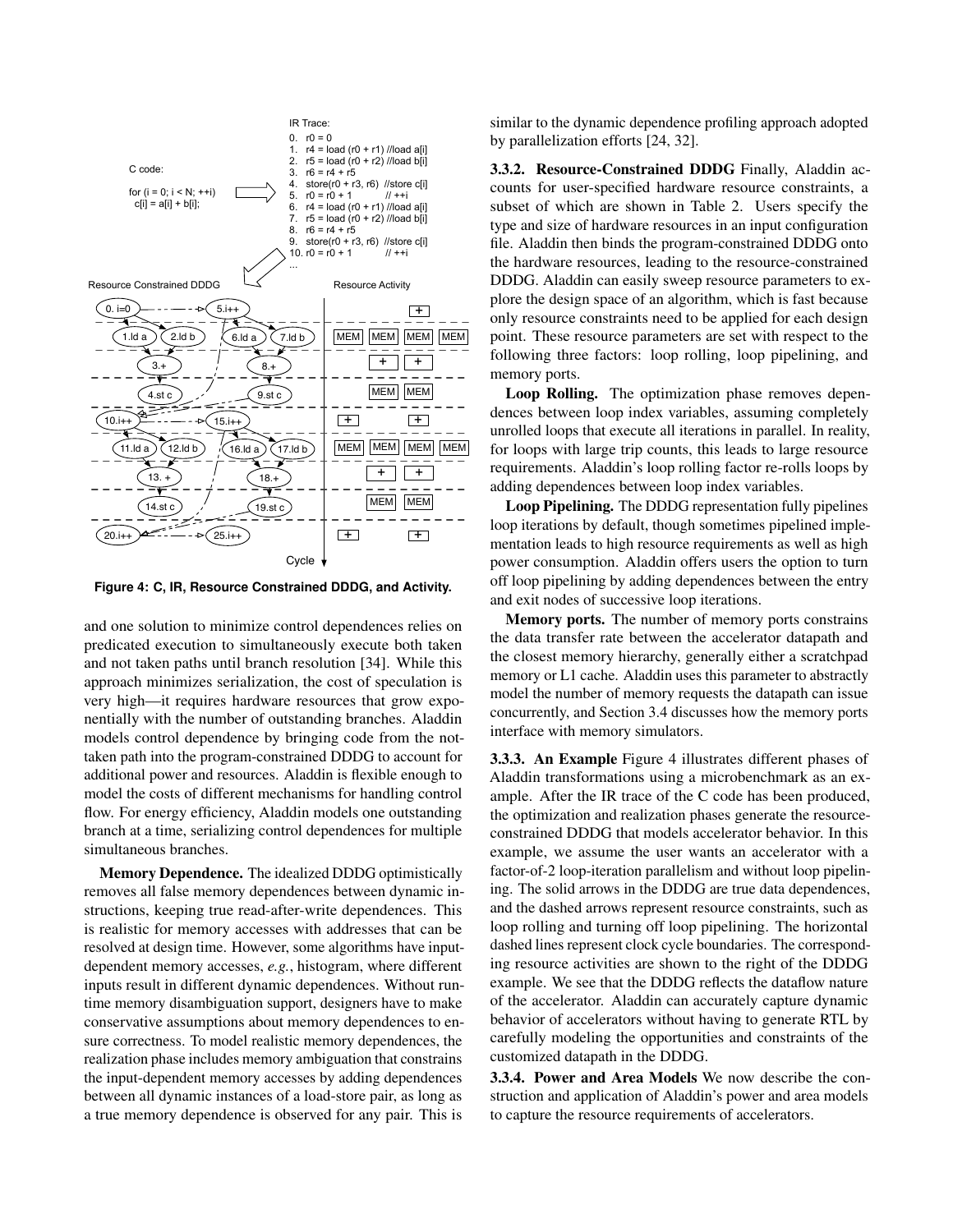

**Figure 5: Cycle-by-Cycle FU and Memory Activity of FFT.**

Power Model. To accurately model the power of accelerators, we need: (a) precise activities and (b) accurate power characterization of different DDDG components. We uniquely characterize switching, internal, and leakage power from Design Compiler for each type of DDDG node (multipliers, adders, shifters, etc.) and registers. The characterization accounts for different timing requirements, bitwidths, and switching activity. Switching and internal power are due to capacitive charging/discharging of output load and internal transistors of the logic gates, respectively. While switching and internal power are both dynamic, we found internal power weakly dependent on activity because internal nodes can switch without the gate output switching.

We construct a detailed power model by synthesizing microbenchmarks that exercise the functional units. Our microbenchmarks cover all of the compute instructions in IR so that there is a one-to-one mapping between nodes in the DDDG and functional units in the power model. We synthesize these microbenchmarks using Synopsys's Design Compiler in conjunction with a commercial 40nm standard cell library to characterize the switching, internal, and leakage power of each functional unit. This characterization is fully automated in order to easily migrate to new technologies.

Aladdin's power modeling library also accounts for cell selection variances during netlist synthesis. Different pipeline stages within a datapath contain varying amounts of logic and, in order to meet timing requirements, different standard cells and logic implementations of functional units are often selected at synthesis time. Aladdin approximates the impact of cell selection by training the model for a variety of timing constraints and using a first-order model to choose the correct design. This also accounts for logic flattening that Design Compiler performs across small collections of functional units.

Area Model. To accurately model area, we construct an area library similar to the previously described power library for each DDDG component. This model was obtained using the same set of microbenchmarks to characterize the area for each functional unit as well as for registers.

Cycle-Level Activity. Figure 5 shows the cycle-level resource activity for one implementation of the FFT benchmark. Aladdin accurately captures the distinct phases of FFT. The number of functional units required is estimated using the maximum number of parallel functional units per cycle for each program phase; this approximation provides the power and area models with the total resources allocated to the accelerators. The cycle-level activity is an input to the power model to represent the dynamic activity of the accelerators.

#### 3.4. Integration with Memory System

Aladdin can easily integrate with architectural cache and memory simulators to model their behavior with a particular memory hierarchy. Within the context of memory hierarchy for accelerators, we discuss three types of memory models with which Aladdin can integrate.

Ideal Memory guarantees that all memory requests can be serviced in one cycle, which is only realistic for a system with small memory size. Aladdin models the ideal memory system by assuming load and store nodes in the DDDG take one cycle.

Scratchpad Memory is commonly used in acceleratorcentric systems where accelerator designers explicitly manage memory accesses so that each request has a fixed latency. However, this approach requires a detailed understanding of workload memory characteristics. This potentially increases design time but leads to more efficient implementation. Aladdin can take a parametrized memory latency as an input to model the latency of load and store operations matching the characteristics of scratchpad memory.

Cache Hierarchy applies a hardware-managed cache system to capture locality of the accelerated workload. Such a cache hierarchy relies on the hardware to exploit the locality of the workload, potentially easing the design of systems with a large number of accelerators. On the other hand, a cache introduces variable memory latency. Existing cache simulators can be integrated with Aladdin to evaluate how variable latency memory accesses affect accelerator behaviors.

In order to integrate with a cache hierarchy, the accelerator must include certain mechanisms to react to possible cache misses. Aladdin models several approaches to handle this variable latency, which resemble pipeline control mechanisms in general-purpose processors. The simplest policy is local or global pipeline stalls on miss events. We also consider a more complex mechanism for non-blocking behavior in which a new loop iteration is started when a miss occurs, and only the loop ID is stored for re-execution when the miss resolves.

Memory Power Model. The memory power model is based on a commercial register file and SRAM memory compiler that accompanies our standard cell library. We have compared the memory power model to CACTI [54] and found consistent trends, but we retain the memory compiler model for consistency with the standard cell library.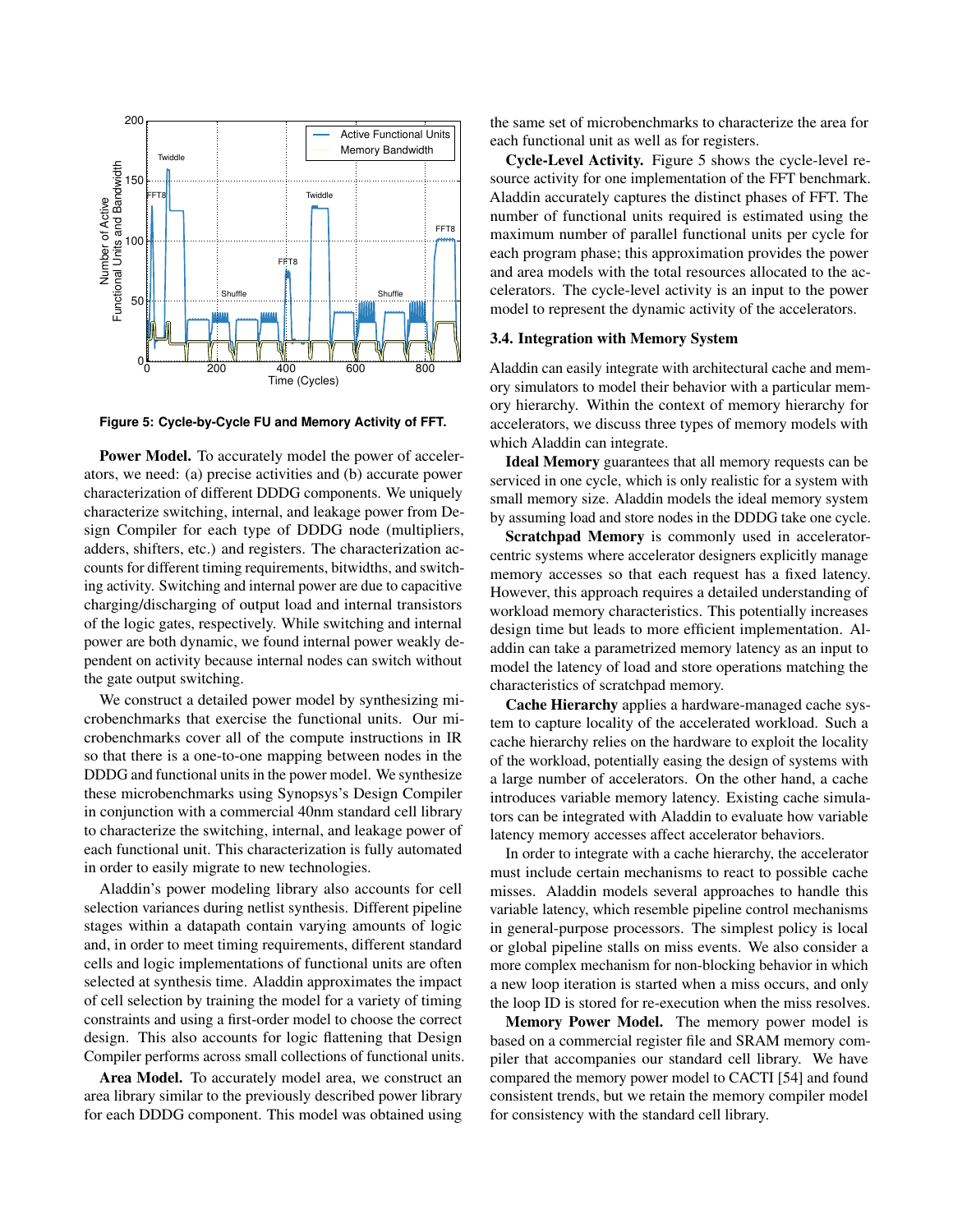

**Figure 6: Validation Flow.**

#### 3.5. Limitations

Algorithm choices. Aladdin does not automatically sweep different algorithms. Rather, it provides a framework to quickly explore various hardware designs of a particular algorithm. This means designers can use Aladdin to quickly and quantitatively compare the design spaces of multiple algorithms for the same application to find the most suitable algorithm choice.

Input Dependent. Like other dynamic analysis frameworks [30, 41], Aladdin only models operations that appear in the dynamic trace, which means it does not instantiate hardware for code not executed with a specific input. For Aladdin to completely model the hardware cost of a program, users must provide inputs that exercise all paths of the code.

Input C code. Aladdin can create a DDDG for any C code. However, in terms of modeling accelerators, C constructs that require resources outside the accelerator, such as system calls and dynamic memory allocation, are not modeled. In fact, understanding how to handle such events is a research direction that Aladdin facilitates.

# 4. Aladdin Validation

We begin this section with a detailed description of the traditional RTL design flow and workloads used to validate Aladdin. Validation results show Aladdin has modest error rates within 0.9% for performance, 4.9% for power, and 6.5% for area. Aladdin generates the design space more than  $100\times$  faster than the traditional RTL-based flow.

## 4.1. Validation Flow

Figure 6 outlines the methodology used to validate Aladdin. The power and area estimates of Aladdin are compared against synthesized Verilog generated by Design Compiler using commercial 40nm standard cells. Aladdin's performance model is validated against ModelSim Verilog simulations. The SAIF activity file generated from ModelSim is fed to Design Compiler to capture the switching activity at the gate level. To generate Verilog, we either hand-code RTL or use Xilinx's Vivado HLS tool. The RTL design flow is an iterative process and requires extensive tuning of both RTL and C code.

4.1.1. HLS Tuning We use HLS to generate the accelerator design space for SHOC benchmarks to demonstrate Aladdin's ability to explore a large design space of an accelerator's datapath, which is infeasible with handwritten RTL. To produce



**Figure 7: Unoptimized vs. Tuned Scan.**

high-quality Verilog, HLS requires significant tuning of the input C code to expose parallelism and remove false dependences. In contrast, Aladdin produces the power-performance optimal design points without modifying the input C code.

Figure 7 demonstrates the quantitative difference that code quality can have on power and performance by comparing Pareto frontiers of optimized and unoptimized versions for the *Scan* benchmark. Both curves were generated by sweeping loop unrolling factors, memory bandwidth, and resource sharing and applying loop pipelining, similar to the parameters discussed in Section 3. The unoptimized C code hits a performance wall at around 4000 cycles where neither increasing bandwidth nor loop parallelism yields better performance but continues to burn more power. The reason is that when striding over a partitioned array being read from and written to in the same cycle, though accessing different elements of the array, the HLS compiler conservatively adds loop-carried dependences. This in turn increases the iteration interval of loop pipelining, limiting performance. To overcome HLS's conservative assumptions, we partition the array differently which consequently simplifies the access patterns to resolve false dependences. Similar tuning was necessary to generate well-performing designs for each of the SHOC benchmarks, which are then used to validate Aladdin in Section 4.3.

## 4.2. Applications

We implemented a collection of benchmarks, both by hand and using HLS, to validate Aladdin. HLS enabled the validation of the Pareto optimal designs for the SHOC benchmarks, overcoming the impracticality of hand coding each design point. We also validate Aladdin against handwritten RTL for benchmarks ill-suited for HLS. Examples are taken from recently published accelerator research: NPU [19], Memcached [38], and HARP [55].

4.2.1. SHOC The SHOC benchmark suite is representative of many typical accelerator workloads, which includes compute intensive benchmarks where functional units often dominate execution time and power, *e.g.*, Stencil, as well as memorybound workloads, *e.g.*, Sort, stressing Aladdin's modeling capabilities across multiple dimensions. To ensure valid, well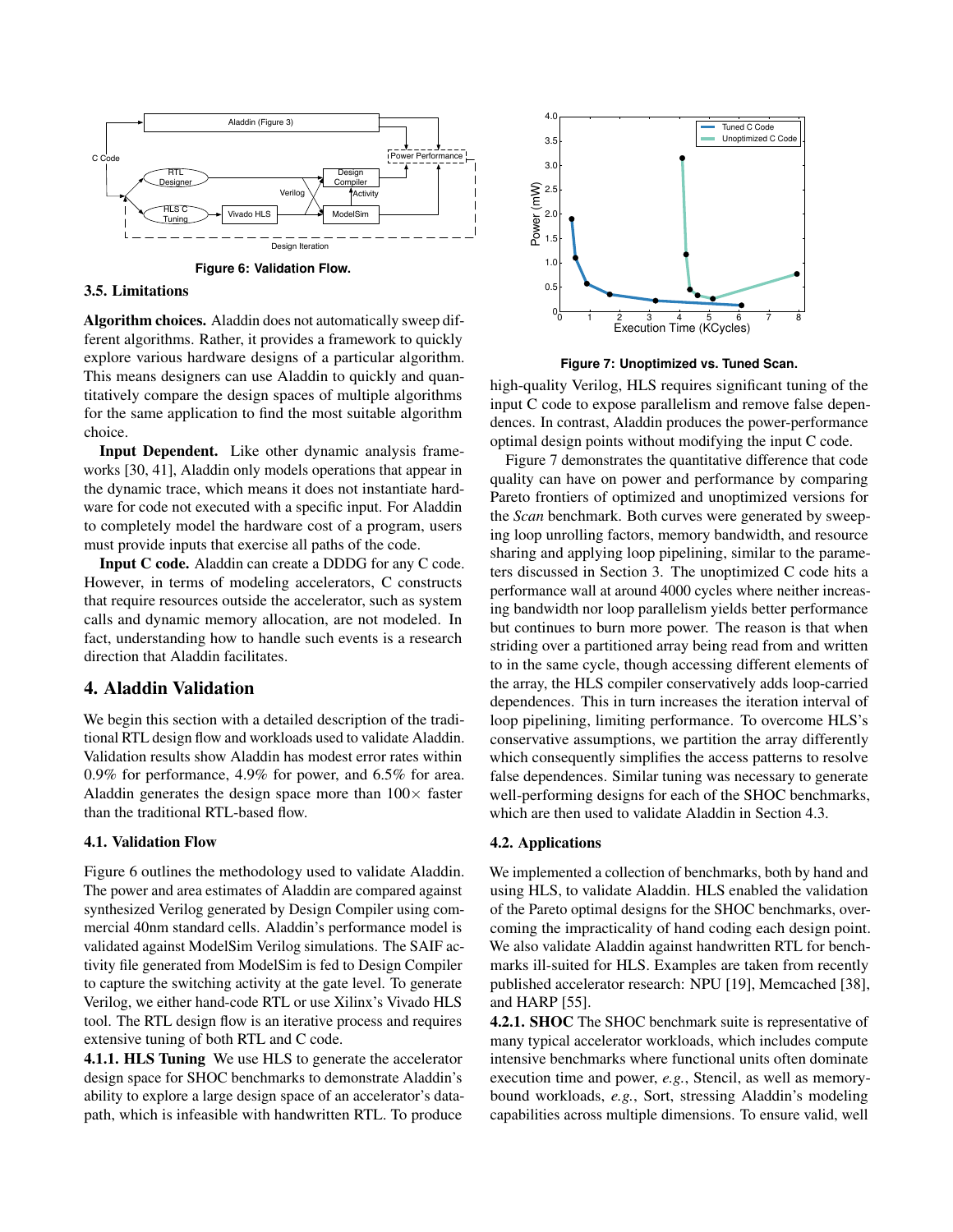

**Figure 8: Performance (top), Power (middle), and Area (bottom) Validation.**

performing HLS results, we carefully tuned each implementation as described earlier. By sweeping loop unrolling factors and resource constraints such as memory bandwidth, a large design space of accelerator datapaths for each benchmark is generated.

4.2.2. Single Accelerators In some instances, the expressiveness of C limits the ability for HLS to reasonably match handcoded RTL. Therefore, we hand coded RTL for HARP, NPU, and Memcached to further demonstrate Aladdin's modeling capabilities. For Aladdin, we rely on generic C implementations that describe the behavior of each accelerator.

HARP is a partitioning accelerator for big data [55]. Essentially, given a stream of inputs, it uses a pipeline of comparators to check each input against a splitter value at each stage and categorize the inputs. HARP is a control-intensive workload where its activity highly depends on the input values, which makes it a good candidate to exercise Aladdin's ability to model control behavior. Our handwritten Verilog for HARP properly expresses the pipelined comparisons. Aladdin was able to match the Verilog implementation through the loop rolling and pipelining parameters.

NPU is a network of individual neurons connected through a shared bus, which communicates with each other in a carefully orchestrated, compiler-generated pattern. The design hinges on an input FIFO to buffer computations. Although HLS has FIFO support, the ability to finely share data efficiently between compute engines is a shortcoming of most HLS tools. An individual neuron was implemented in Verilog, and a synthetic input was used to stimulate the neuron. Aladdin's memory-to-register transformation successfully captures such FIFO-type structure.

Memcached is a distributed key-value store system, the central of which is a hash function and CAM lookup. Given an input key, a hash accelerator computes the value using a hash algorithm described in [11]. The value is then used to index four SRAMs whose content is compared against the input key to determine a hit. If one of the SRAMs returns a match, it returns that SRAM's data. On a miss, the value is sent to a CAM where all possible locations of the key are checked in parallel and the correct value is returned. This benchmark serves two purposes—to demonstrate Aladdin's ability to model variable bitwidth computations (the hash function) and to model a different customization strategy (CAM).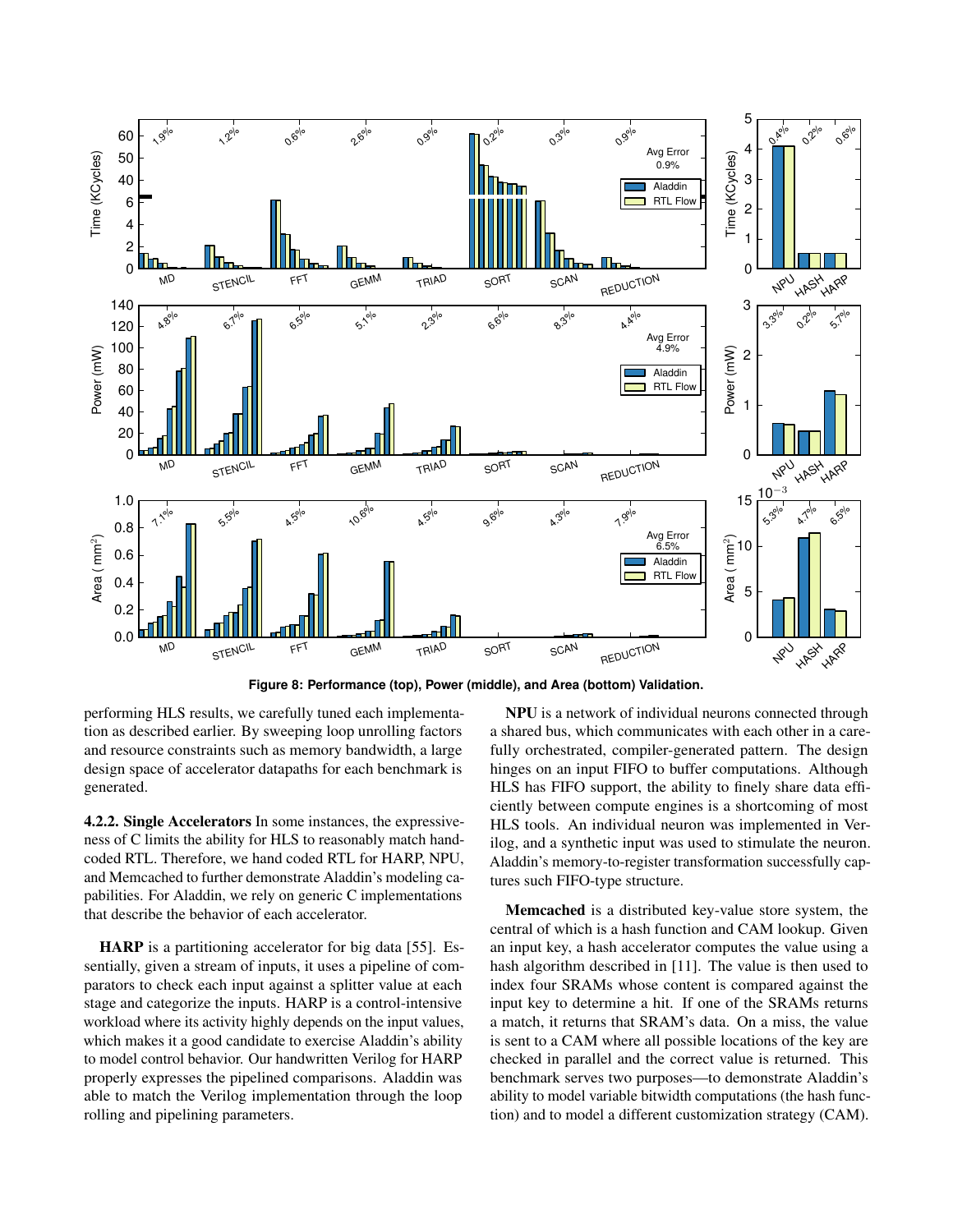

**Figure 9: Energy Characterization of SHOC.**

# 4.3. Validation

Figure 8 shows that Aladdin accurately models performance, power, and area compared against RTL implementations across all of the presented benchmarks with average errors of 0.9%, 4.9%, and 6.5%, respectively. For each SHOC workload, we validated six points on the Pareto frontier, *e.g.*, points in Figure 7. The SHOC validation results show Aladdin accurately models entire design spaces, while for single accelerator designs, Aladdin is not subject to HLS shortcomings and can accurately model different customization strategies.

Pareto Analysis The Pareto optimal designs of the SHOC benchmarks reveal interesting program characteristics in the context of hardware accelerators. Bars in Figure 9 correspond to six designs along each benchmark's Pareto frontier, which were also used for validation. In each graph, the leftmost bar is the most parallel, highest performing design while the rightmost bar is the most serial and lowest performing design. For each design, we calculate energy using power and performance estimates from Aladdin. Aladdin's detailed power model enables energy breakdowns for adders, multipliers, and registers. The six bars of each benchmark are normalized to the leftmost bar to facilitate comparisons.

Each of the three benchmarks in Figure 9 exhibits different energy trends across the Pareto frontier. Triad, shown in Figure 9a, demonstrates good energy proportionality, meaning more parallel hardware leads to better performance with a proportional power cost. In contrast, Sort has a strong sequential component such that energy increases for more parallel

|                       | Hand-Coded RTL     | HL S    | Aladdin |
|-----------------------|--------------------|---------|---------|
| Programming Effort    | High               | Medium  |         |
| <b>RTL</b> Generation | Designer Dependent | 37 mins | N/A     |
| RTL Simulation Time   | 5 mins             |         |         |
| RTL Synthesis Time    | 45 mins            |         |         |
| Time to Solution      | 87 mins            |         | 1 min   |
| per Design            |                    |         |         |
| Time to Solution      | 52 hours           |         | 7 mins  |
| $(36$ Designs)        |                    |         |         |

**Table 3: Algorithm-to-Solution Time per Design.**

designs without improving performance. Finally, while the multiplier energy for Stencil shows similar energy proportionality to Triad, the adders and registers required for loop control are amortized with more parallelism. Non-intuitively, this leads to better energy efficiency for these faster designs.

#### 4.4. Algorithm-to-Solution Time

Aladdin enables rapid design space exploration of accelerator designs. Table 3 quantifies the differences in algorithm-tosolution time to explore a design space of the FFT benchmark with 36 points. Compared to traditional RTL flows, Aladdin skips the time-consuming RTL generation, synthesis, and simulation process. On average, it takes 87 mins to generate a single design using the RTL flow but only 1 min for Aladdin, including both of Aladdin's optimization phase (50 seconds) and realization phase (12 seconds). However, because Aladdin only needs to perform the optimization phase once for each algorithm, this optimization time can be amortized across large design spaces. Consequently, it only takes 7 mins to enumerate the full design space with Aladdin compared to 52 hours with the RTL flow. The HLS RTL generation time per design is comparable to that reported by other researchers [39].

# 5. Case Study: GEMM Design Space

We now present a case study that demonstrates how Aladdin enables architecture research and why it is invaluable to future heterogeneous SoC designs. We focus our analysis on GEMM as it has complex memory behavior and consider a problem size of 196 KB. In this case study, we present:

- 1. Execution Time Decomposition: Understand design tradeoffs of an accelerator's execution time with respect to *compute time* and *memory time*.
- 2. Accelerator Design Space: Characterize the design space of GEMM accelerators, including memory hierarchy, to understand how different parameters affect the design space.
- 3. Heterogeneous SoC: Demonstrate the impact of resource contention in an SoC-like system of a single accelerator, resulting in different optimal designs that would be unknown without system-level analysis.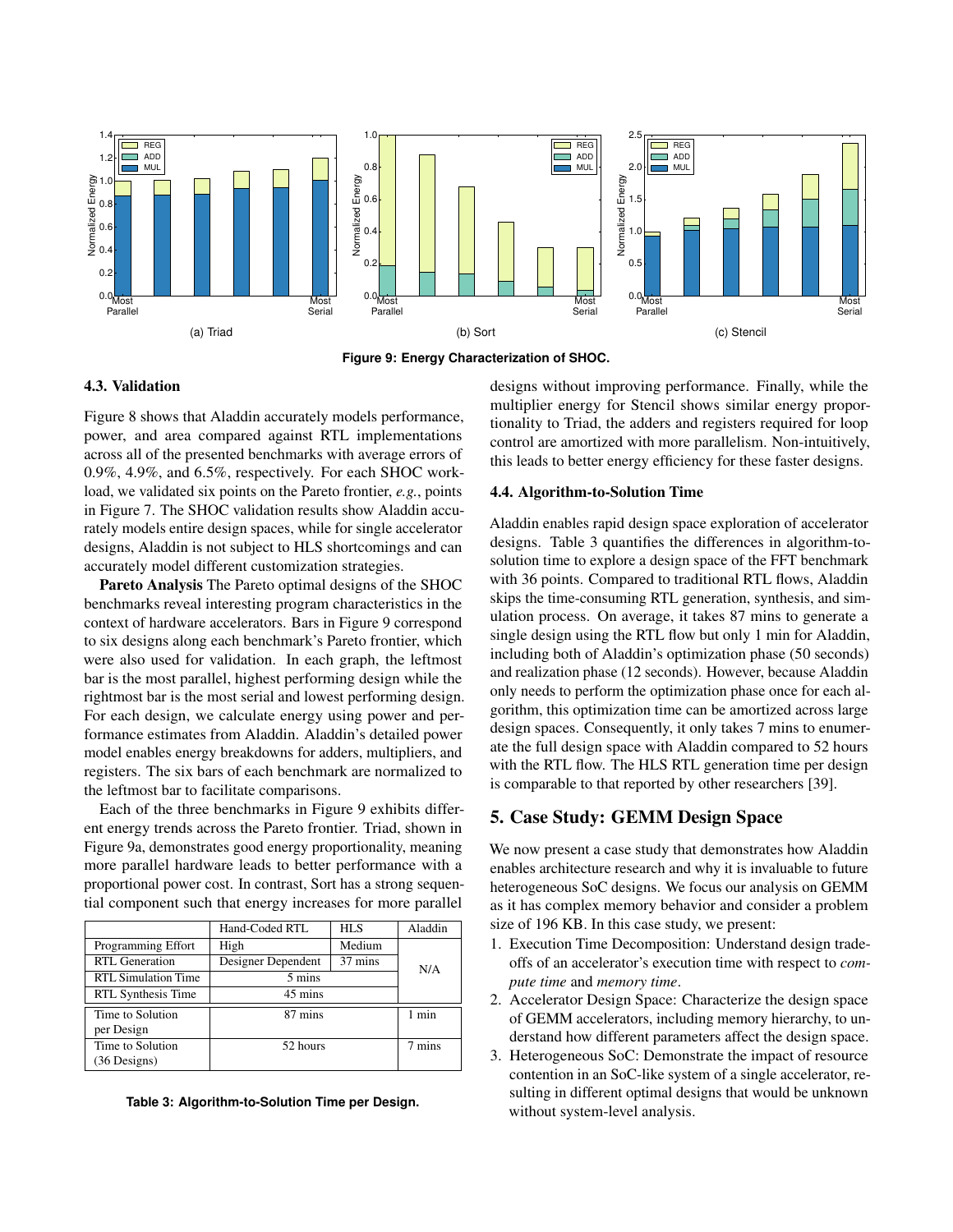

**Figure 10: GEMM Time and Power Decomposition**

#### L1 BW 160 256 B/Cycle 128 B/Cycle 64 B/Cycle 140 L. 32 B/Cycle 16 B/Cycle 120 e se 8 B/Cycle  $\bullet\;\bullet$ 4 B/Cycle L1 BW Power (mW) 100 80 Blocking 60 L2 Size 40 L2 BW L1 Size 20  $0\frac{1}{0}$ 0 0.5 1.0 1.5 2.0 2.5 3.0 Time (Million Cycles)

**Figure 11: GEMM design space.**

#### 5.1. Execution Time Decomposition

So far, Aladdin has been evaluated as a standalone accelerator simulator with an ideal memory hierarchy (one cycle memory access latency). However, it is not always possible to retrieve data in one cycle in real designs with large problem sizes. The efficiency of accelerators highly depends on the memory system. To quantify the impact of a memory system on accelerators, we integrate Aladdin with a standard cache simulator and the DRAMSim2 memory simulator [46].

We divide the accelerator's execution time into *compute time* and *memory time*. Compute time is defined as the execution time of an accelerator when there is only one cycle memory latency. Memory time is defined as cycles lost to a non-ideal memory, which includes both memory bandwidth and memory latency constraints.

In order to decompose the accelerator's execution time, we run simulations with both an ideal memory and a realistic memory hierarchy including L1, L2, and DRAM. The compute time is the execution time with ideal memory; the delta of execution times between the two simulations is the memory time to get data into accelerators [9].

Table 4 lists all of the parameters in the design space. In this section, we focus on the bandwidth and size of L1. Figure 10 shows the execution time and power breakdown of the

| Type | Parameters                 | Values       |
|------|----------------------------|--------------|
| Core | <b>Blocking Factor</b>     | [16, 32]     |
| L1   | L1 Bandwidth (Bytes/Cycle) | [4::2::128]  |
|      | L1 Size (KB)               | [4::2::32]   |
|      | <b>MSHR</b> Entries        | [4::2::64]   |
| L2   | L2 Bandwidth (Bytes/Cycle) | [4::2::128]  |
|      | $L2$ Size (KB)             | [64::2::256] |
|      | L <sub>2</sub> Assoc       | 16           |

**Table 4: Single Accelerator Design Space, where** *i***::***j***::***k* **denotes a set of values from** *i* **to** *k* **by a stepping factor of** *j***.**

GEMM benchmark when sweeping L1 size and bandwidth. On the left of Figure 10, we observe that memory time takes a significant portion of the execution time, especially as L1 bandwidth increases. With the same L1 bandwidth, execution time decreases as the L1 size increases from 8 KB to 16 KB; this phenomenon occurs because 8 KB is not large enough to hold the blocked data size (a  $32\times32$  matrix).

The plot on the right shows the power breakdown of the accelerator datapath, L1, and L2. The accelerator datapath power increases with L1 bandwidth, because higher bandwidth enables more-parallel implementations. As L1 size increases, its power also increases as accesses become more expensive. At the same time, L2 power decreases because more accesses are coalesced by the L1, lowering the L2 cache's activity. In fact, cache power consumes more than half of the total power, even for more parallel designs where datapath power is significant. Therefore, design efforts focusing on the accelerator datapath alone do not alleviate memory power, which dominates the overall power cost.

# 5.2. Accelerator Design Space

Section 5.1 explored a subset of the design space for accelerators and memory systems. Here, we use Aladdin to explore the comprehensive design space with parameters in Table 4. Figure 11 plots the power and execution time of the GEMM accelerator designs resulting from the exhaustive sweep. The design space contains several overlapping clusters of similar designs. The arrows in Figure 11 identify correlations in power/performance trends with respect to each parameter. For example, GEMM experiences substantial performance benefits from a larger L1 cache, but with a significant power penalty. In contrast, increasing L2 size only modestly increases both power and performance.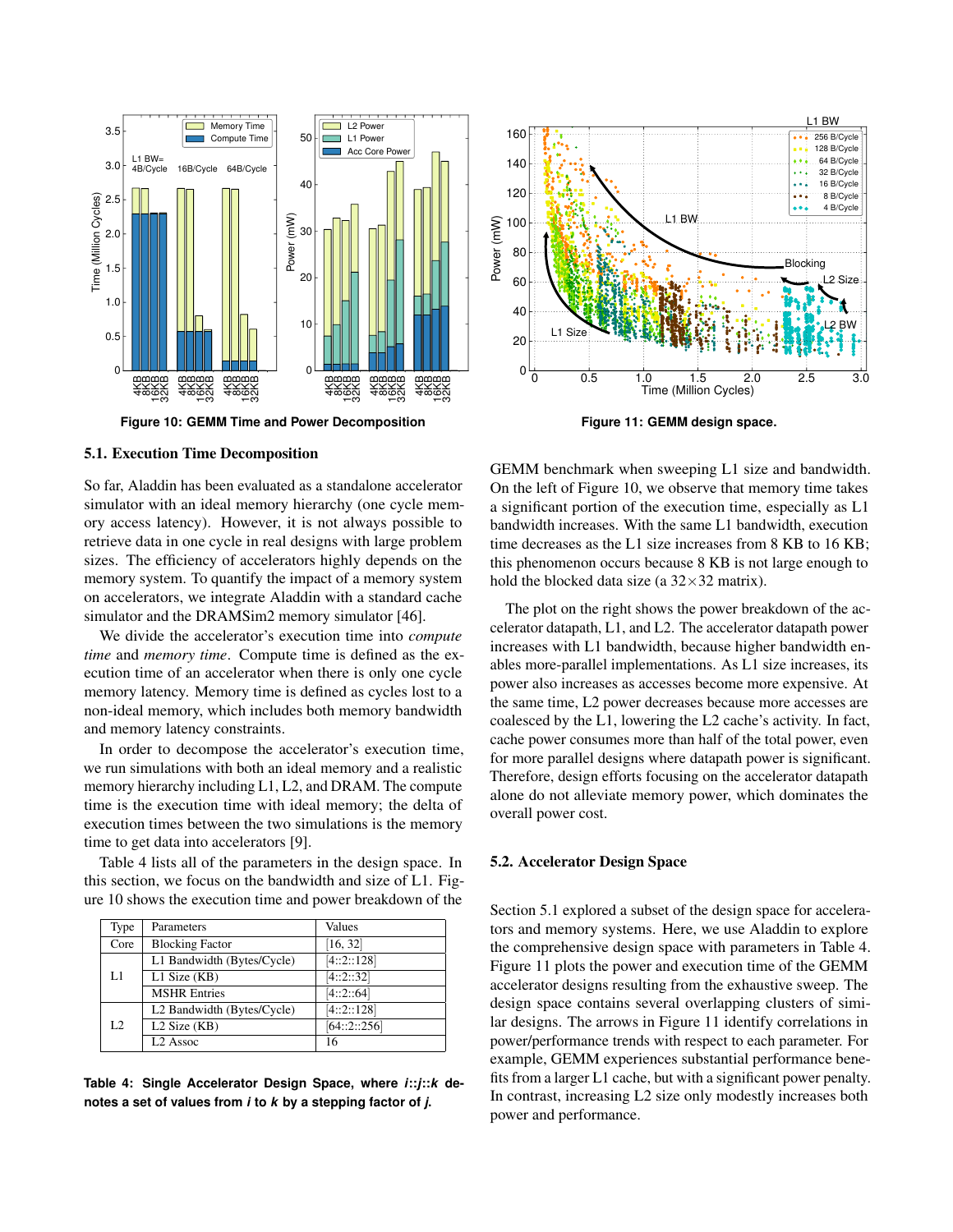

**Figure 12: Design Space of GEMM without and with contention in L2 cache.**

## 5.3. Resource-Sharing Effects in Heterogeneous SoC

In a heterogeneous system, shared resources, such as a lastlevel cache, can be accessed by both general-purpose cores and accelerators. We consider the case of a heterogeneous system consisting of a shared 256 KB L2 cache, one generalpurpose core, and a GEMM accelerator with a private 16 KB L1 cache. From an accelerator designer's perspective, an important algorithmic parameter is the blocking factor of GEMM; a larger blocking factor exposes more algorithmic parallelism, however, achieving good locality requires a larger cache.

Figure 12(left) shows the accelerator design space without memory contention from the general purpose core. We modulate the algorithmic blocking factor and find that a blocking factor of 16 is always better than 32 with respect to both power and performance. This occurs because a 16 KB L1 cache is large enough to capture the locality of the blocking factor 16 but not 32. Therefore, it is preferable to build the accelerator with blocking factor 16 when there is no contention for shared resources.

To model resource contention between the general-purpose core and the accelerator, we use Pin [42] to profile an x86 memory trace and then use the trace to issue requests that pollute the memory hierarchy while simultaneously running the accelerator. The design space for the accelerator under contention is shown in Figure 12(right). We see that performance degrades for both blocking factors of 16 and 32 due to pollution in the L2 cache; however, blocking factor 32 suffers much less than blocking factor 16. When there is contention, capacity misses increase for the shared L2 cache, which incurs large main memory latency penalties. With a larger blocking factor, the accelerator requires fewer references to the matrices in total and, thus, fewer data requests from the L2 cache. Consequently, the effects of resource contention suggest building an accelerator with a larger blocking factor, where the accelerator performance can achieve around 0.5 million cycles. On the other hand, without considering the contention, designers may

pick a design with blocking factor 16, the highest performance of which is 1.5 million cycles in the contention scenario. Such design choice leads to a  $3\times$  performance degradation. Aladdin can easily evaluate these types of system-wide accelerator design trade-offs, a task that is not tractable with other current accelerator design tools.

# 6. Conclusion

We have presented Aladdin, a pre-RTL, power-performance accelerator simulator offering architects the ability to quickly and accurately model accelerators without generating RTL. Validation of Aladdin with respect to designs generated by handwritten RTL and a commercial HLS flow confirmed high accuracy with average power, performance, and area errors within 0.9%, 4.9%, and 6.5%, respectively. Furthermore, Aladdin runs more than  $100 \times$  faster than traditional RTL design flows. Aladdin's speed and accuracy open up opportunities for large design space exploration of customized architectures. Our case study shows that Aladdin can highlight how system-level parameters affect accelerator design trade-offs when integrated with a standard cache and DRAM simulator.

# Acknowledgments

We would like to thank Glenn Holloway for his help revising this work. This work was partially supported by C-FAR, one of six centers of STARnet, a Semiconductor Research Corporation program sponsored by MARCO and DARPA, the National Science Foundation (NSF) Expeditions in Computing Award #: CCF-0926148, DARPA under Contract #: HR0011-13-C-0022, and a Google Faculty Research Award. Any opinions, findings, and conclusions or recommendations expressed in this material are those of the authors and do not necessarily reflect the views of our sponsors.